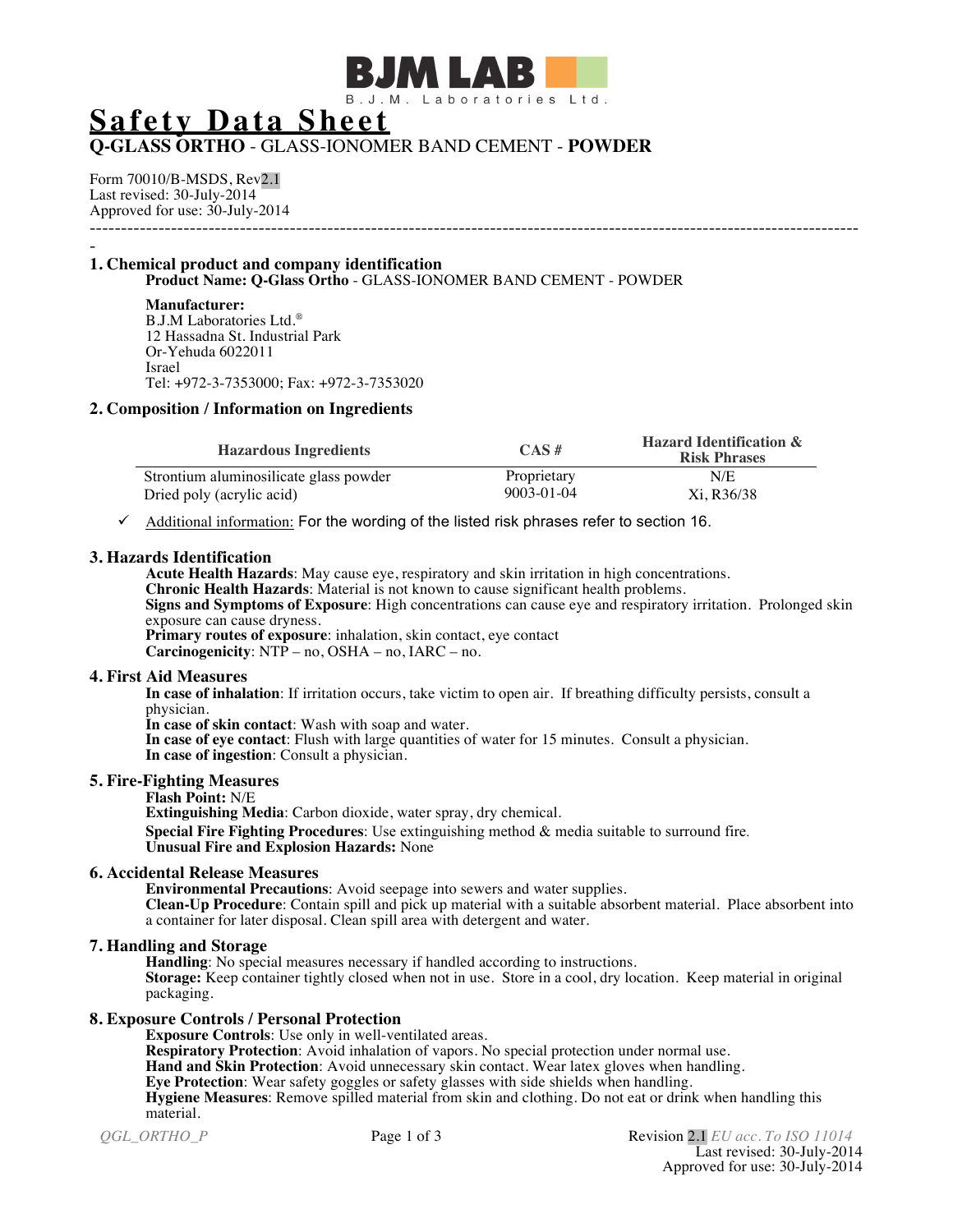

#### **9. Physical and Chemical Properties**

**Appearance**: Blue fine powder **Odor**: Specific odor **Boiling Point/Range**: N/A **Evaporation Rate** (Water = 1): N/A **Vapor Density**  $(Air = 1)$ :  $N/A$ **Solubility in Water:** 10WT% (dry acid content)

#### **10. Stability and Reactivity**

**Stability**: This material is stable. **Hazardous Reactions**: None if handled according to directions **Hazardous Polymerization**: May occur. **Conditions to Avoid**: Water. **Incompatibility**: Eugenol products **Hazardous Decomposition Products**: Depending on conditions of heating and burning.

#### **11. Toxicological Information**

**Acute oral toxicity** :  $LD_{50}$  (rat) > 5000mg/KG **Irritation of Skin**: dryness and irritation possible upon prolonged exposure **Allergic Effects**: Methacrylate sensitive individuals may exhibit an allergic reaction.

## **12. Ecological Information**

Do not discharge into sewers or water supplies **Environmental persistence and degradability**: no data available **Ecotoxicity**: no data available

#### **13. Disposal Considerations:**

May be disposed of in landfill or incinerator in accordance with local, state and federal regulations.

#### **14. Transport Information:**

| 14.1 Transport at land | ADR                  | RID              |
|------------------------|----------------------|------------------|
|                        | UN Number            | Kemler<br>Number |
|                        | Packing Group        |                  |
|                        | Proper shipping name |                  |
| 14.2 Transport at sea  | <b>ADNR</b>          | <b>IMDG</b>      |
|                        | UN Number            |                  |
|                        | <b>EMS</b>           | <b>MFAG</b>      |
|                        | Packing Group        |                  |
|                        | Proper shipping name |                  |
| 14.3 Air transport     | <b>ICAO/IATA-DGR</b> |                  |
|                        | UN Number            |                  |
|                        | Proper shipping name |                  |
|                        | Subsidiary Risk      |                  |
|                        | Labels               |                  |
|                        |                      |                  |
|                        | Packing Group        |                  |
|                        |                      |                  |

**U.S. DOT Shipping Name**: Not Regulated **U.S. DOT Hazard Class**: None **U.N./N.A. Number**: None **U.S. DOT Packing Group:** None **Other**: Not considered hazardous cargo

#### **15. Regulatory Information:**

This product requires classification according to the criteria of EC. The product is a medical device according to the EC-directive 93/42.

15.1 UN Number 15.2 National regulations 15.3 EU number

15.4 Hazard symbols

15.5 Hazard designation 15.6 Risk phrases



**R: 36, 37/38** 

*QGL\_ORTHO\_P* Page 2 of 3 Revision 2.1 *EU acc. To ISO 11014* Last revised: 30-July-2014 Approved for use: 30-July-2014